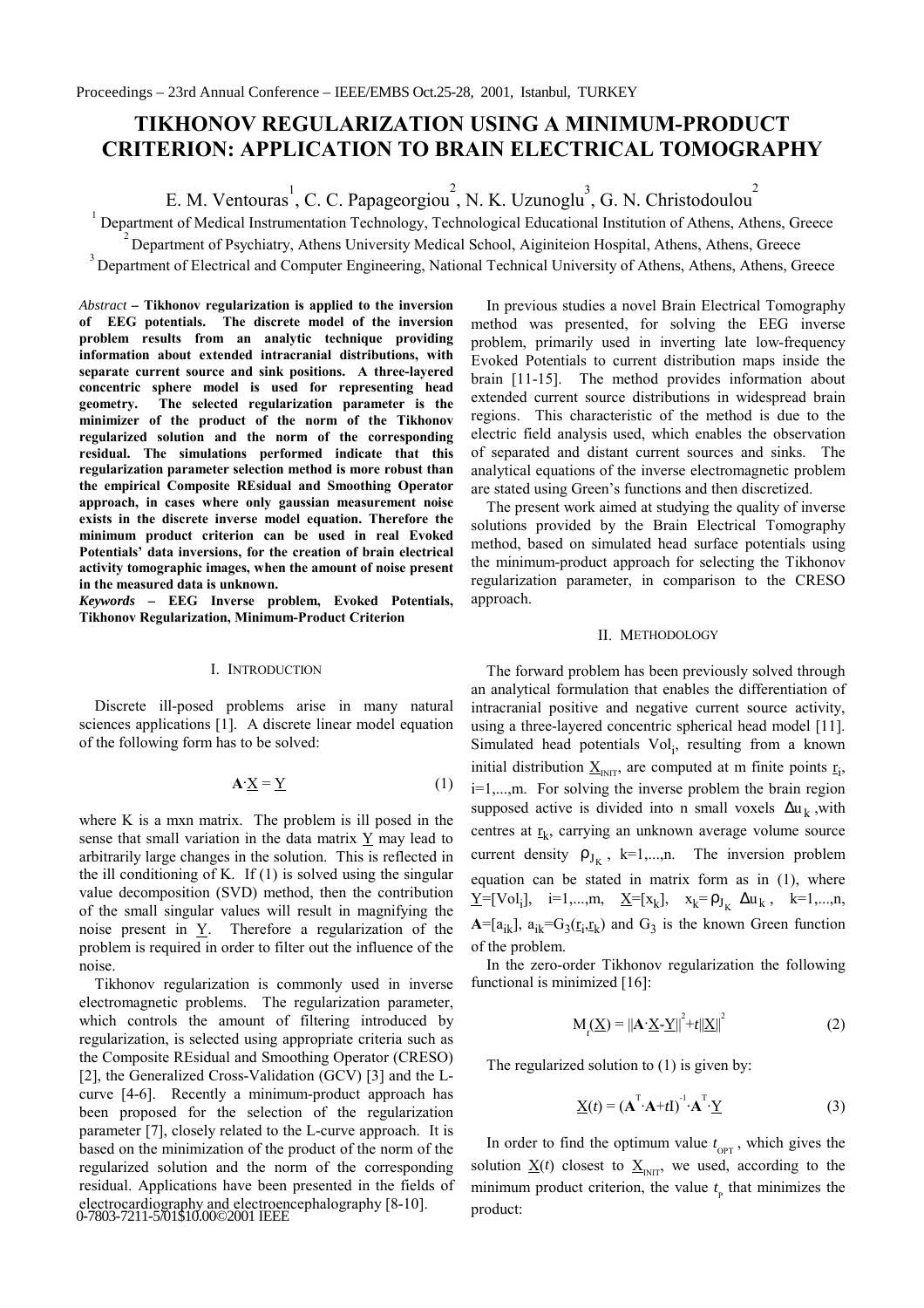| <b>Report Documentation Page</b>                                                                                                                                                                                                              |                           |  |                                                    |  |  |
|-----------------------------------------------------------------------------------------------------------------------------------------------------------------------------------------------------------------------------------------------|---------------------------|--|----------------------------------------------------|--|--|
| <b>Report Date</b><br>25 Oct 2001                                                                                                                                                                                                             | <b>Report Type</b><br>N/A |  | Dates Covered (from to)                            |  |  |
| <b>Title and Subtitle</b><br>Tikhonov Regularization Using a Minimum-Product Criterion:<br>Application to Brain Electrical Tomography                                                                                                         |                           |  | <b>Contract Number</b>                             |  |  |
|                                                                                                                                                                                                                                               |                           |  | <b>Grant Number</b>                                |  |  |
|                                                                                                                                                                                                                                               |                           |  | <b>Program Element Number</b>                      |  |  |
| Author(s)                                                                                                                                                                                                                                     |                           |  | <b>Project Number</b>                              |  |  |
|                                                                                                                                                                                                                                               |                           |  | <b>Task Number</b>                                 |  |  |
|                                                                                                                                                                                                                                               |                           |  | <b>Work Unit Number</b>                            |  |  |
| Performing Organization Name(s) and Address(es)<br>Department of Medical Instrumentation Technology<br>Technological Education Inst of Athens Athens, Greece                                                                                  |                           |  | <b>Performing Organization Report Number</b>       |  |  |
| <b>Sponsoring/Monitoring Agency Name(s) and Address(es)</b><br>US Army Research, Development & Standardization Group<br>(UK) PSC 802 Box 15 FPO AE 09499-1500                                                                                 |                           |  | <b>Sponsor/Monitor's Acronym(s)</b>                |  |  |
|                                                                                                                                                                                                                                               |                           |  | <b>Sponsor/Monitor's Report Number(s)</b>          |  |  |
| <b>Distribution/Availability Statement</b><br>Approved for public release, distribution unlimited                                                                                                                                             |                           |  |                                                    |  |  |
| <b>Supplementary Notes</b><br>Papers from 23rd Annual International Conference of the IEEE Engineering in Medicine and Biology Society, October<br>25-28, 2001, held in Istanbul, Turkey. See also ADM001351 for entire conference on cd-rom. |                           |  |                                                    |  |  |
| <b>Abstract</b>                                                                                                                                                                                                                               |                           |  |                                                    |  |  |
| <b>Subject Terms</b>                                                                                                                                                                                                                          |                           |  |                                                    |  |  |
| <b>Report Classification</b><br>unclassified                                                                                                                                                                                                  |                           |  | <b>Classification of this page</b><br>unclassified |  |  |
| <b>Classification of Abstract</b><br>unclassified                                                                                                                                                                                             |                           |  | <b>Limitation of Abstract</b><br>UU                |  |  |
| <b>Number of Pages</b><br>4                                                                                                                                                                                                                   |                           |  |                                                    |  |  |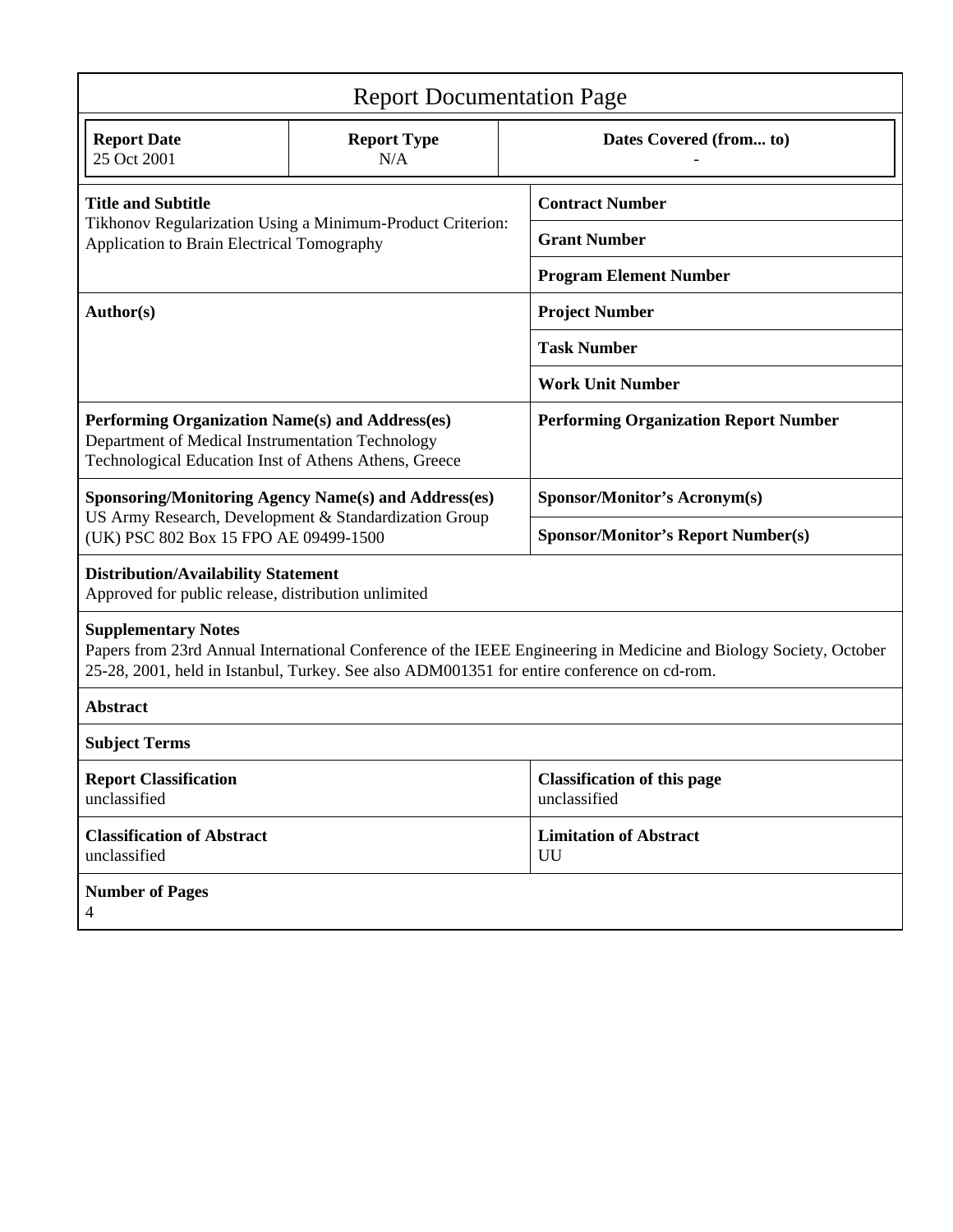Proceedings – 23rd Annual Conference – IEEE/EMBS Oct.25-28, 2001, Istanbul, TURKEY

$$
P(t) = ||\underline{X}|| ||A \cdot \underline{X} - \underline{Y}|| \tag{4}
$$

Alternatively the CRESO regularization parameter  $t_{\text{CRE}}$ might be used, determined as the smallest value of *t*>0 that results in a local maximum of the function:

$$
C(t) = ||\underline{X}(t)||^{2} + 2t \frac{d}{dt} ||\underline{X}(t)||^{2}
$$
 (5)

The performance of the inversion technique is checked by computing a set of critical parameters, including the relative error RE(*t*)= $||\underline{X}(t) - \underline{X}_{\text{INT}}||/||\underline{X}_{\text{INT}}||$ , the residual RD(*t*)= $||\mathbf{A} \cdot \underline{X} - \underline{Y}||$ and the "mean absolute percent potential error"  $ME(t)=\{\sum$ = m  $\sum_{i=1} |(y_i \leq a_i, \underline{X}(t) >) \times 100/y_i|$  m, where  $\underline{a}_i = (a_{i1},...,a_{in})$ is the  $i_{th}$  line of matrix **A** and  $\leq \underline{a_i}$ ,  $\underline{X}(t)$  is the inner product of vectors  $\underline{a}_i$  and  $\underline{X}(t)$ . Parameters RD and ME reflect the accuracy by which the algorithm solves (1).

## III. RESULTS AND DISCUSSION

The model used in the inversion process had shell radii  $r_1=8.8$ cm,  $r_2=9.7$ cm,  $r_3=10.0$ cm, shell conductances  $σ<sub>1</sub> = σ<sub>3</sub> = 0.3$ S/m,  $σ<sub>2</sub> = 0.0042$ S/m. It was m=120, n=60 and the condition number for matrix **A** was 1115. The investigated source region was restricted to a twodimensional spherical shell described by  $0 < \theta < 360^0$ ,  $0 < \varphi < 80^0$  and r<sub>s</sub>=8.3cm, corresponding to the outer layer of the cortex. Since both sources and sinks are positioned in this shell the investigated current flow is tangential to the spherical border surface, reflecting mainly sulcal cortical activity.

In Table I we present the values of the performance parameters for the Tikhonov regularization technique, for  $t=t_{\text{OPT}}$  and  $t=t_{\text{P}}$ , with  $\underline{X}_{\text{INT}}$  given in Fig.1(a), when increasing amounts of gaussian noise were added to the noiseless voltage data  $\mathbf{A} \cdot \underline{\mathbf{X}}_{\text{INIT}}$ . In Fig.2 we present the plots of  $\text{RE}(t)$ and P(*t*), for the various noise levels. As can be seen, the minimum-product criterion provides a solution  $\underline{X}(t_p)$ , which reconstructs  $\underline{X}_{\text{IMT}}$  similarly to the reconstruction provided by the optimum Tikhonov solution  $\underline{X}(t_{\text{OPT}})$ , as reflected by the relation between  $RE(t_{p})$  and  $RE(t_{OPT})=min\{RE(t)\}\$ . It should be noted that the CRESO criterion failed to provide a value  $t_{\text{CRE}}$ , since the function  $C(t)$  did not present local maxima.

In the present work there was no correlated noise in (1). It is already known that if only correlated noise exists in the discrete model equation, then most of the methods used for locating an appropriate  $t \approx t_{\text{OPT}}$ , such as the CRESO criterion, GCV, L-curve corner, as well as the minimumproduct criterion fail [5,6,10]. The main finding of the inverse problem simulations performed in the present work is that the minimum-product criterion tends to be more robust in detecting a regularization parameter than the CRESO criterion, even when only gaussian noise is present

TABLE I INVERSION TECHNIQUE PERFORMANCE PARAMETERS FOR SIMULATED EEG DATA

| Noise<br>level<br>$(\%)$ |                                                 | <b>RE</b> | RD(nV) | <b>ME</b> |
|--------------------------|-------------------------------------------------|-----------|--------|-----------|
| 0.5                      | $t=t_{\text{OPT}}=3 \times 10^{-2}$             | 0.038     | 9.3    | 0.36      |
|                          | $t=t_{\rm p}$ =2.5 x 10 <sup>-3</sup>           | 0.040     | 9.0    | 0.37      |
| 1                        | $t=t_{\text{OPT}}$ =4.5 x 10 <sup>-3</sup>      | 0.063     | 16.9   | 0.53      |
|                          | $t=t_{\rm p}=9 \times 10^{-3}$                  | 0.066     | 16.5   | 0.52      |
| 5                        | $t=t_{\text{OPT}}=6.5 \times 10^{-1}$           | 0.282     | 98.1   | 4.21      |
|                          | $t=t_{\rm p}=3 \times 10^{-1}$                  | 0.300     | 91.2   | 3.99      |
| 10                       | $t=t_{\text{OPT}}=1.5 \times 10^{\overline{0}}$ | 0.412     | 199.8  | 8.60      |
|                          | $t=t_{\rm p}=3 \times 10^{0}$                   | 0.440     | 220.7  | 9.20      |

in the data. Taking into account that Algebraic Reconstruction Techniques (ART) algorithms, which are an alternative method for solving (1), require at least an approximate knowledge of the noise level present in the measurements [15], the application of the minimum-product criterion enhances the probability to create reliable brain electrical activity tomographic images, when the amount of noise present in the measured data is unknown.

A final cautionary remark has to be made concerning a problem existing in all the reconstructions tested in this work, apparent also from Fig.1(b), i.e. that the reconstructed distributions tend to be smeared and extended replicas of the initial distribution. This is a well-known phenomenon in the inverse EEG problem and is due to the use of  $L_2$ norm solution algorithms [17]. In cases when the underlying cortical electrical activity is suspected to present a highly "spiky" profile, then the distribution to reconstruct may not be recovered using any of the  $L_2$ -norm solution methods, but may instead require the use of  $L_1$ -norm methods. This stresses the utility of any prior available information on brain structure and function, in order to discard mathematical solutions, which do not reflect real brain phenomena.

#### **REFERENCES**

- [1] A.N. Tikhonov and A.V. Goncharov, *Ill-posed problems in the natural sciences*. Moscow: MIR Publishers, 1987.
- [2] P. Colli Franzone, L. Guerri, B. Taccardi, and C. Viganotti, "Finite element approximation of regularized solutions of the inverse potential problem of electrocardiography and applications to experimental data," *Calcolo,* vol.XXII(I), pp. 91-186, 1985.
- [3] G.H. Golub, M.T. Heath, and G. Wahba, "Generalized crossvalidation as a method for choosing a good ridge parameter," *Technometrics,* vol. 21, pp. 215-223, 1979.
- [4] P.C. Hansen, "Truncated singular value decomposition solutions to discrete ill-posed problems with ill-determined numerical rank," *SIAM J. Sci. Stat. Comput.,* vol. 11, pp. 503-518, 1990.
- [5] P.C. Hansen, "Analysis of discrete ill-posed problems by means of the *L*-curve," *SIAM Rev.,* vol. 34, pp. 561-580, 1992.
- [6] P.C. Hansen and D.P. O'Leary, "The use of the *L*-curve in the regularization of discrete ill-posed problems," *SIAM J. Sci. Comput.,* vol. 14, pp. 1487-1503, 1993.
- [7] T. Reginska, "A regularization parameter in discrete ill-posed problems," *SIAM J. Sci. Comput.,* vol. 17, pp. 740-749, 1996.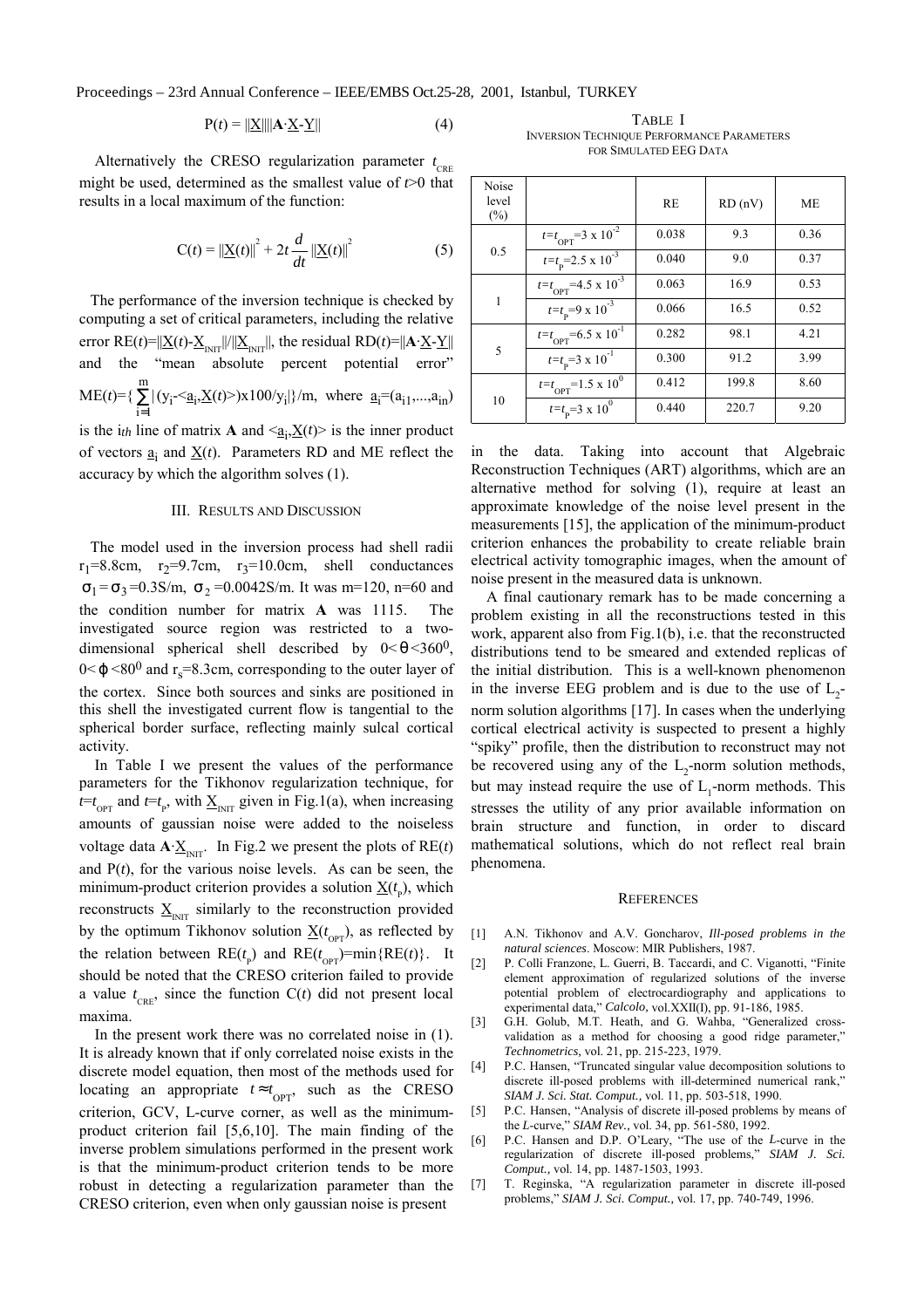

Fig. 1. Brain electrical activity on a two-dimensional spherical layer  $(0<\varphi<360^0, 0<\vartheta<60^0)$  positioned at r=8.7 cm, in nanoAmperes. Current source amplitudes smaller than 5 nanoAmperes were omitted for clarity. (a) Initial current distribution  $\underline{X}_{\text{INT}}$ , (b) Tikhonov solution using the *t* value indicated by the minimum product criterion, i.e. <u>X</u>(*t*<sub>p</sub>). 10% gaussian noise was added to the simulated potential data. Each dot represents the planar projection of the center of a voxel of the investigated brain region.



Fig. 2. Evolution of the relative error RE (left) and the product PT (right) as a function of the regularization parameter *t,* for the various gaussian noise levels. PT is expressed in Volts<sup>2</sup>.